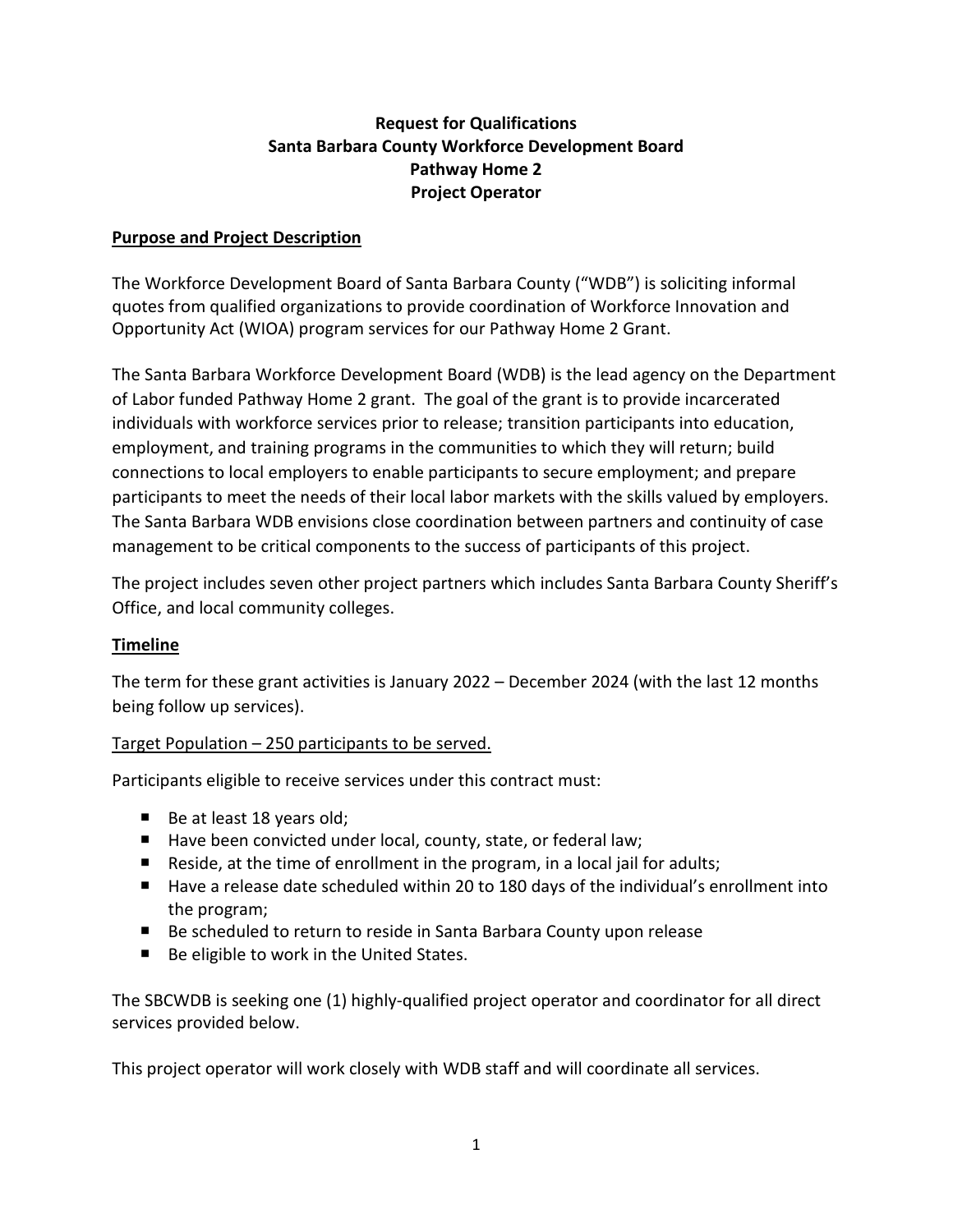### **Deliverables:**

Project operator will be responsible for the coordination of all direct services below. Service must be provided in-person at the two Santa Barbara County jails (in Santa Barbara and Santa Maria) and post release at the local America's Job Center of California. Staff working in the jails must pass a comprehensive background screening.

### **Overall coordination of program services**

Lead program operator. In coordination with other partners, ensure participants move through all the program elements while participants are incarcerated and post release. Program elements include: career readiness training, academic support, vocational/occupational skills training, mentoring, additional case management services, job placement.

### **Workforce Case management**

Provide comprehensive case management (pre and post-release), including assessing project eligibility, coordinating referrals to other program elements/partners, and enrollment into WIOA programs as appropriate.

 **Developing Individual Development Plans** (IDPs) using state and local labor market information (LMI) that identify barriers to employment. Provide all participants with quality individualized plans by utilizing tools such as interest inventories that promote opportunities for self-exploration, career exploration, career planning, and postsecondary education and training in order to advance short-and long-term career goals. This includes utilizing assessments (including needs assessments) provided in coordination with other project partners.

## **•** Supportive Services

Offer supportive services throughout the project.

#### **Additional Case management and Career Services**

Job readiness preparation; assistance with obtaining personal identification, referral to legal assistance (e.g., modification of child support orders, expungement proceedings, securing participant licenses, child custody assistance, and protective and restraining order assistance); counseling, and referrals to the legal and social services required to help participants transition back to their communities. In partnership with other project partners; job search assistance; information about apprenticeship & pre-apprenticeship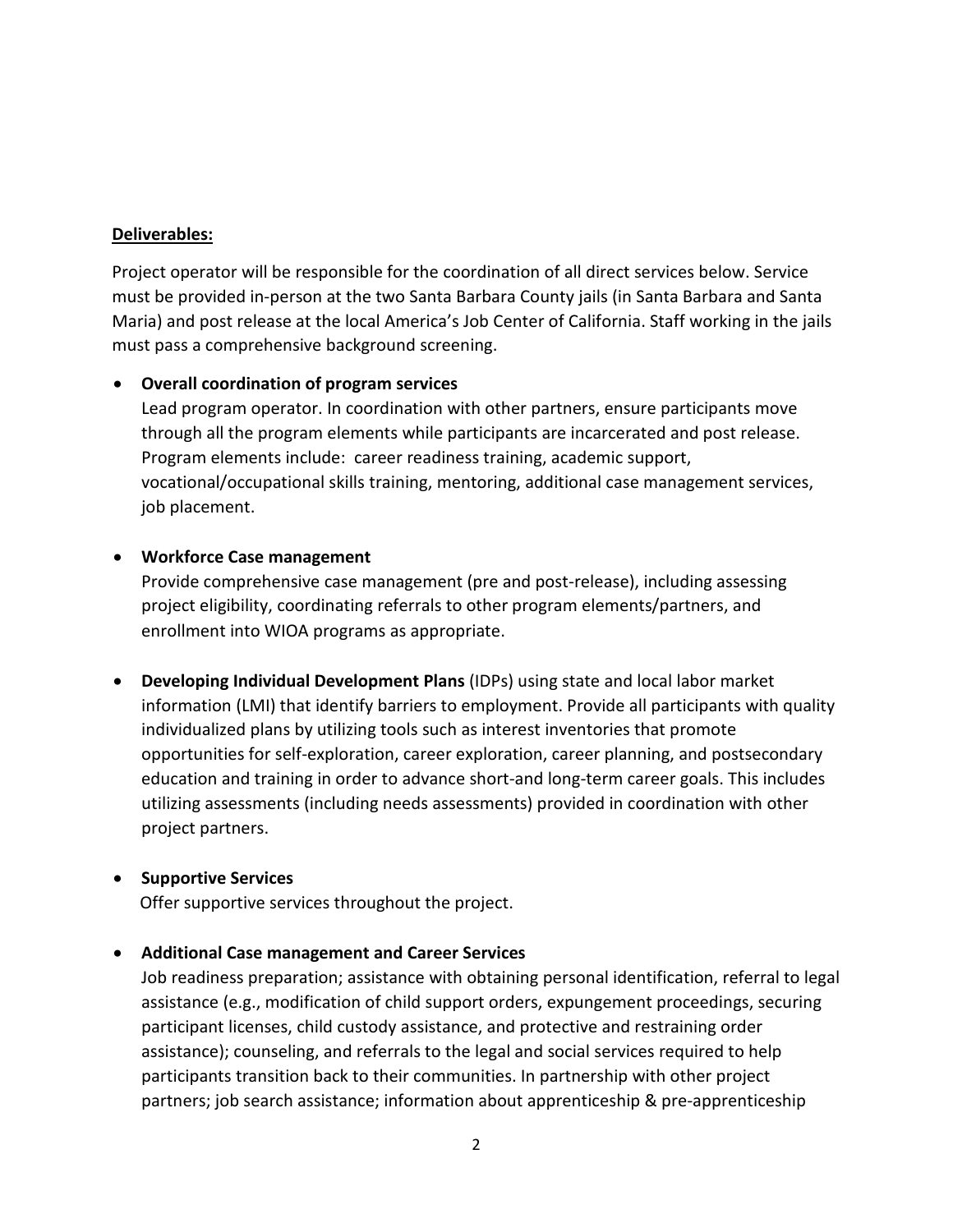programs, and education and training opportunities; Labor Market Information and Career pathways on-ramp connections.

 **Coordination and placement of participant into work experience (South County only) and unsubsidized employment (county-wide).** 

Work experience services may include the following:

- 1. Recruit businesses for Work Experience sites.
- 2. Obtain signed Work Experience site agreement from each business before Work Experience begins.
- 3. Obtain agreements from each participant before Work Experience begins.
- 4. Screen Work Experience sites and participants to ensure successful placement by evaluating Work Experience sites and their needs and place participants at Work Experience sites based on participant's interests and skills.
- 5. Prepare and coach participants for Work Experience.
- 6. Follow‐up with Work Experience site once every two weeks.

# **Requirements**

The selected professional must have strong workforce development background and experience working with federal workforce projects, knowledge of the Santa Barbara County workforce system, and experience meeting WIOA program and monitoring requirements is preferred.

Responses will be accepted by e-mail at [Psotel2@countyofsb.org](mailto:Psotel2@countyofsb.org) no later than close of business Tuesday, November 30, 2021. The e-mail subject line should read: Pathway Home 2, your name/name of your organization.

## **Please submit a cover letter and the following:**

- Qualifications (i.e., resume) and description of your experience and expertise in managing workforce development programs, projects, and/activities related to the target population.
- Include in your resume any examples of working in a multi-agency collaborative way or coordination of programs across multiple locations (cities, counties, regions).
- Budget Estimates (using attached budget template).

## **Compensation**

For purposes of this Request for Qualifications, the SBCWDB will negotiate compensation and a contract amount, with the best qualified candidate.

SBCWDB reserves the right to negotiate the final funding amount which may be lower than the amount submitted by the selected applicant. Funding for this contract shall be contingent upon availability of grant funding.